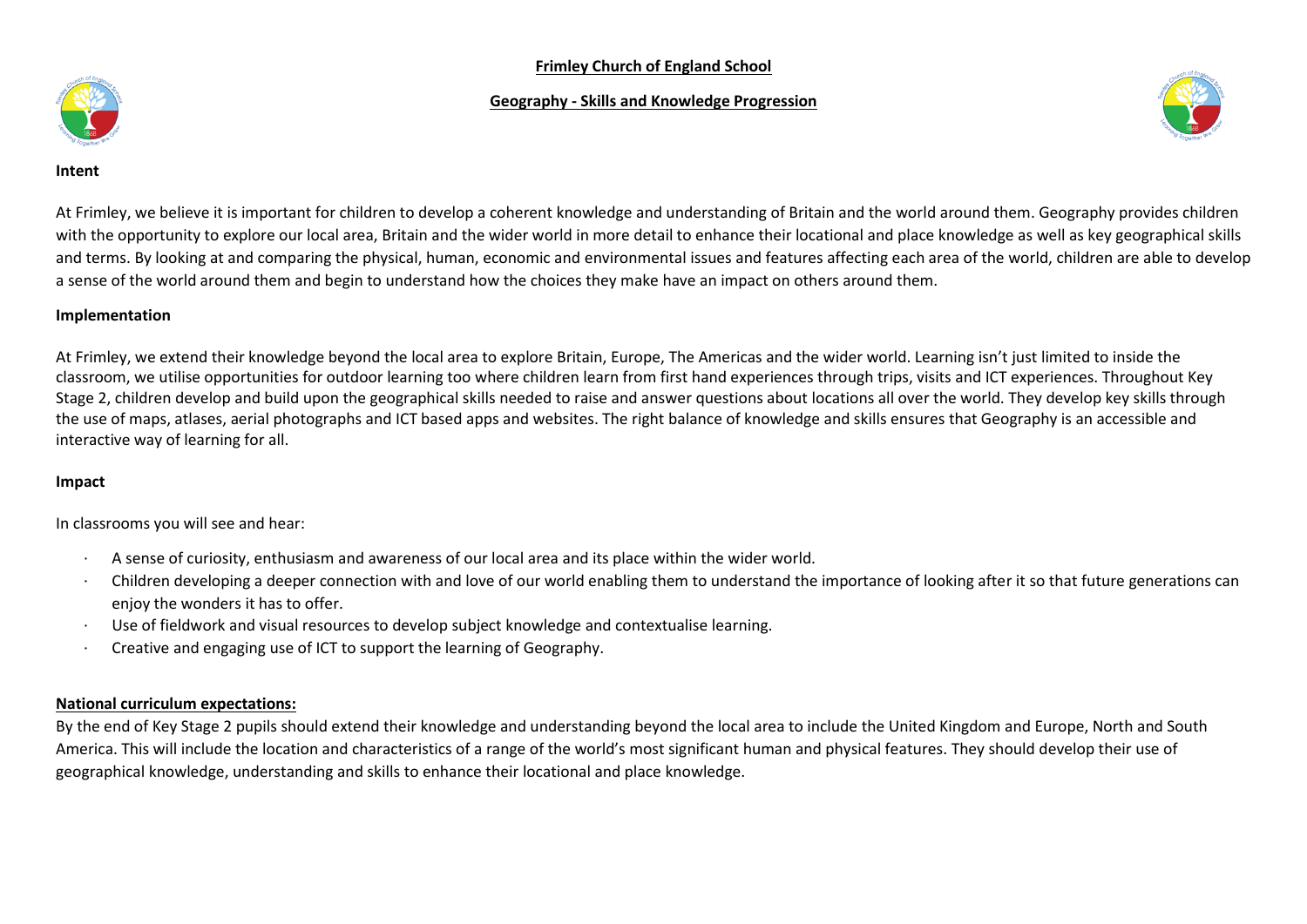# **Pupils should be taught to:**

| <b>Locational knowledge</b>    | locate the world's countries, using maps to focus on Europe (including the location of Russia) and North and South America,<br>concentrating on their environmental regions, key physical and human characteristics, countries, and major cities.                                                                   |  |  |
|--------------------------------|---------------------------------------------------------------------------------------------------------------------------------------------------------------------------------------------------------------------------------------------------------------------------------------------------------------------|--|--|
|                                | name and locate counties and cities of the United Kingdom, geographical regions and their identifying human and physical<br>characteristics, key topographical features (including hills, mountains, coasts and rivers), and land-use patterns; and understand how<br>some of these aspects have changed over time. |  |  |
|                                | identify the position and significance of latitude, longitude, Equator, Northern Hemisphere, Southern Hemisphere, the Tropics of<br>Cancer and Capricorn, Arctic and Antarctic Circle, the Prime/Greenwich Meridian and time zones (including day and night)                                                        |  |  |
| Place knowledge                | understand geographical similarities and differences through the study of human and physical geography of a region of the United<br>Kingdom, a region in a European country, and a region within North or South America                                                                                             |  |  |
| <b>Human and physical</b>      | Describe and understand key aspects of:                                                                                                                                                                                                                                                                             |  |  |
| geography                      | physical geography, including: climate zones, biomes and vegetation belts, rivers, mountains, volcanoes and earthquakes, and the<br>water cycle                                                                                                                                                                     |  |  |
|                                | human geography, including: types of settlement and land use, economic activity including trade links, and the distribution of natural<br>resources including energy, food, minerals and water                                                                                                                      |  |  |
| <b>Geographical skills and</b> | use maps, atlases, globes and digital/computer mapping to locate countries and describe features studied                                                                                                                                                                                                            |  |  |
| field work                     | use the eight points of a compass, four and six-figure grid references, symbols and key (including the use of Ordnance Survey maps) to<br>build their knowledge of the United Kingdom and the wider world                                                                                                           |  |  |

# **What Frimley offers to its pupils:**

|               | Year 3                               | Year 4                               | Year 5                               | Year 6                             |
|---------------|--------------------------------------|--------------------------------------|--------------------------------------|------------------------------------|
| Knowledge     | An overview of the UK                | An overview of Europe                | An overview of North and Central     | An Overview of South America and   |
|               | Local study - Frimley                | Local study - Greece                 | America                              | the rest of the World              |
|               | Climate and the weather              | Rivers and the Water Cycle           | Regional study - America             | Regional study: The Amazon         |
|               | Coasts                               | <b>Earthquakes and Volcanoes</b>     | Trade                                | Protecting the environment - How   |
|               |                                      |                                      |                                      | are we damaging our world and      |
|               |                                      |                                      |                                      | what are future implications?      |
| <b>Skills</b> | Contextual world knowledge:          | Contextual world knowledge:          | Contextual world knowledge:          | Contextual world knowledge:        |
|               | Identify and locate the UK and its   | Identify and locate major European   | Identify and locate all countries in | Identify and locate a range of     |
|               | capital city and surrounding seas.   | countries, capital cities and        | North and South America, capital     | countries and significant          |
|               |                                      | surrounding seas. Identify and       | cities and surrounding seas.         | geographical features in the UK,   |
|               | Know and locate some                 | locate at least one non EU country.  |                                      | Europe, North and South America    |
|               | environmental regions, key physical  | Know and locate some                 | Locate some environmental regions,   | and the wider world.               |
|               | and human characteristics, countries | environmental regions, key physical  | key physical and human               | Know the position and significance |
|               | and major cities of the UK.          | and human characteristics, countries | characteristics, countries and major | of global features, e.g. latitude, |
|               |                                      |                                      | cities of North and South America    | longitude, Equator, etc.           |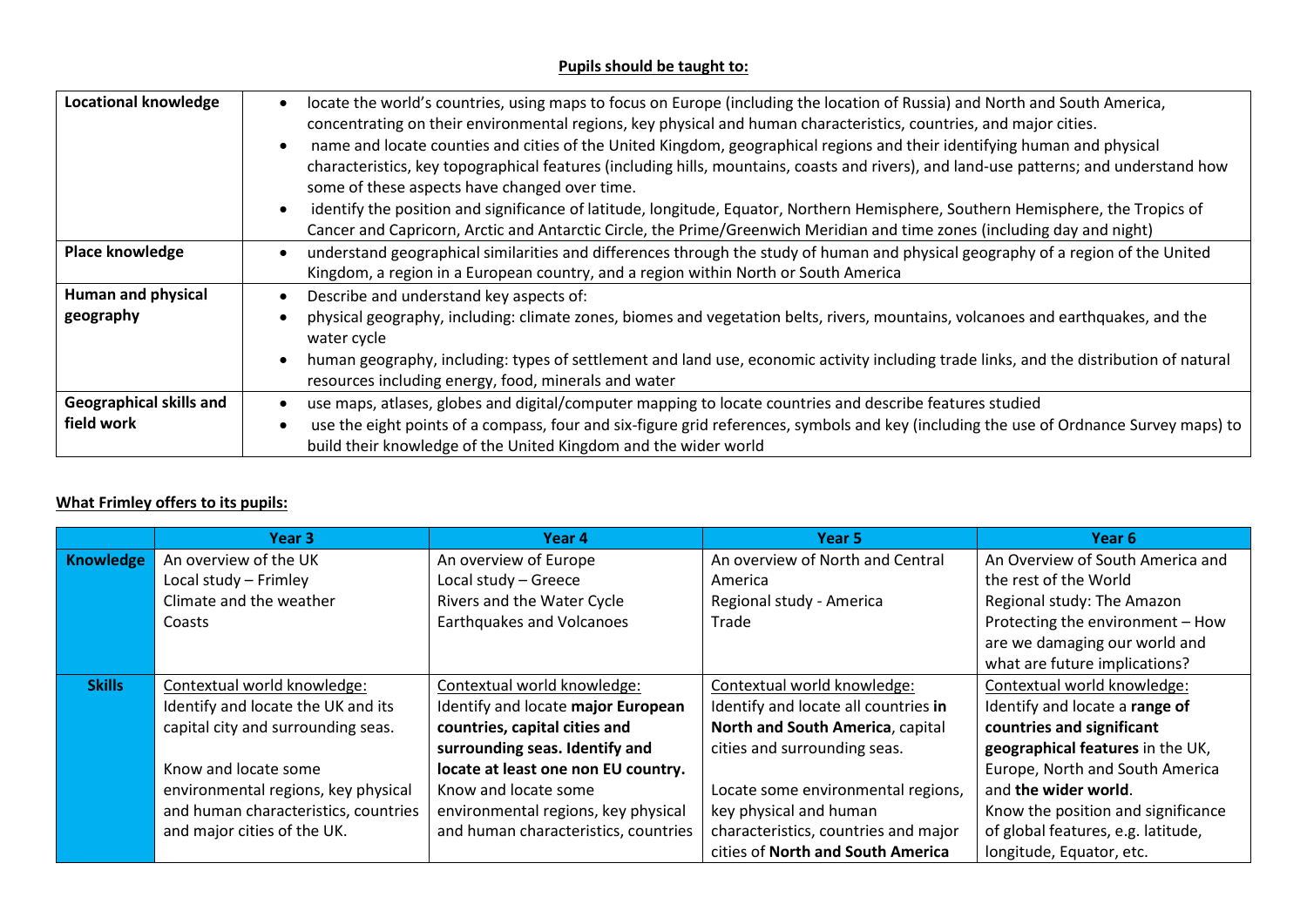| Geographical understanding:           | and major cities of Europe making    | making comparisons with the UK              |                                       |
|---------------------------------------|--------------------------------------|---------------------------------------------|---------------------------------------|
| Describe geographical patterns of     | comparisons with the UK.             | and Europe.                                 | Geographical understanding:           |
| places & features using words and     |                                      | Know the position and significance          | Suggest simple reasons for why        |
| diagrams.                             | Geographical understanding:          | of global features such as latitude,        | places / features / patterns are like |
| Use some subject-specific             | Describe geographical patterns of    | longitude, Equator, etc.                    | they are, using subject-specific      |
| vocabulary.                           | places & features in words, diagrams |                                             | vocabulary, appropriate diagrams      |
| Describe and compare places.          | & maps using subject-specific        | Geographical understanding:                 | and maps.                             |
| Suggest simple solutions to           | vocabulary backed up by non-         | Suggest simple reasons for why              | Explain some detailed reasons for     |
| geographical issues.                  | technical general language           | places / features / patterns are like       | the similarities and differences      |
|                                       | Compare places and / or              | they are, using subject-specific            | between places.                       |
| Geographical enquiry:                 | geographical features                | vocabulary, appropriate diagrams            | Identify some reasons why places /    |
| Identify elements of a geographical   | Describe how places change           | and maps.                                   | features / patterns change.           |
| enquiry.                              | Identify some links between people   | Identify some reasons why places /          | Explain how changes affect the lives  |
| Gather data using measurements        | and environments                     | features / patterns change.                 | and activities of people.             |
| e.g. a metre ruler to measure         | Suggest simple solutions to          | <b>Explain how changes affect the lives</b> | Explain some of the links between     |
| straight distances.                   | geographical issues                  | and activities of people.                   | people, places, environments.         |
|                                       | Offer reasons for own views and      | Explain some of the links between           | <b>Suggest valid solutions to</b>     |
| Geographical enquiry:                 | judgements about places and          | people, places and environments.            | geographical issues.                  |
| Present geographical information      | environments                         | Offer reasons for own views &               | Offer reasons for own views &         |
| and data using bar charts,            |                                      | recognise that other people may             | recognise that other people may       |
| pictograms, tables.                   | Geographical enquiry:                | hold different views                        | hold different views.                 |
| Interpret and compare geographical    | Identify elements of a geographical  |                                             |                                       |
| information and data using scaled     | enquiry and suggest how some data    | Geographical enquiry:                       | Geographical enquiry:                 |
| bar charts, pictograms, tables and    | and information might be collected   | Pose questions to focus a                   | Pose questions to focus a             |
| graphs                                | from primary and secondary           | geographical enquiry                        | geographical enquiry                  |
|                                       | sources                              | Identify data and information to be         | Identify data and information to be   |
| Making and interpreting maps:         | Gather identified information and    | collected for a geographical enquiry        | collected for a geographical enquiry  |
| Draw sketch maps of places and        | data accurately using measurements   | and design an appropriate method            | and design an appropriate method      |
| routes                                | e.g. a metre rule, long tape         | of recording                                | of recording                          |
| Begin to use some symbols when        | measure, or trundle wheel to         |                                             | Use a variety of forms of data        |
| drawing and using maps                | measure straight distances           | Geographical enquiry:                       | collection accurately including       |
|                                       | accurately.                          | Draw graphs of geographical                 | sketch maps and digital               |
| Mapping skills - direction            |                                      | information using a ruler accurately        | technologies                          |
| Use simple compass directions (N, S,  | Geographical enquiry:                | Complete, read & interpret                  |                                       |
| E & W) and locational and             | Present geographical information     | geographical information presented          | Geographical enquiry:                 |
| directional language to give & follow | and data using bar charts and time   | in tables                                   | Draw graphs of geographical           |
| directions on a map.                  | graphs, pictograms and tables        |                                             | information using a ruler accurately  |
|                                       |                                      | Organisation and communication:             |                                       |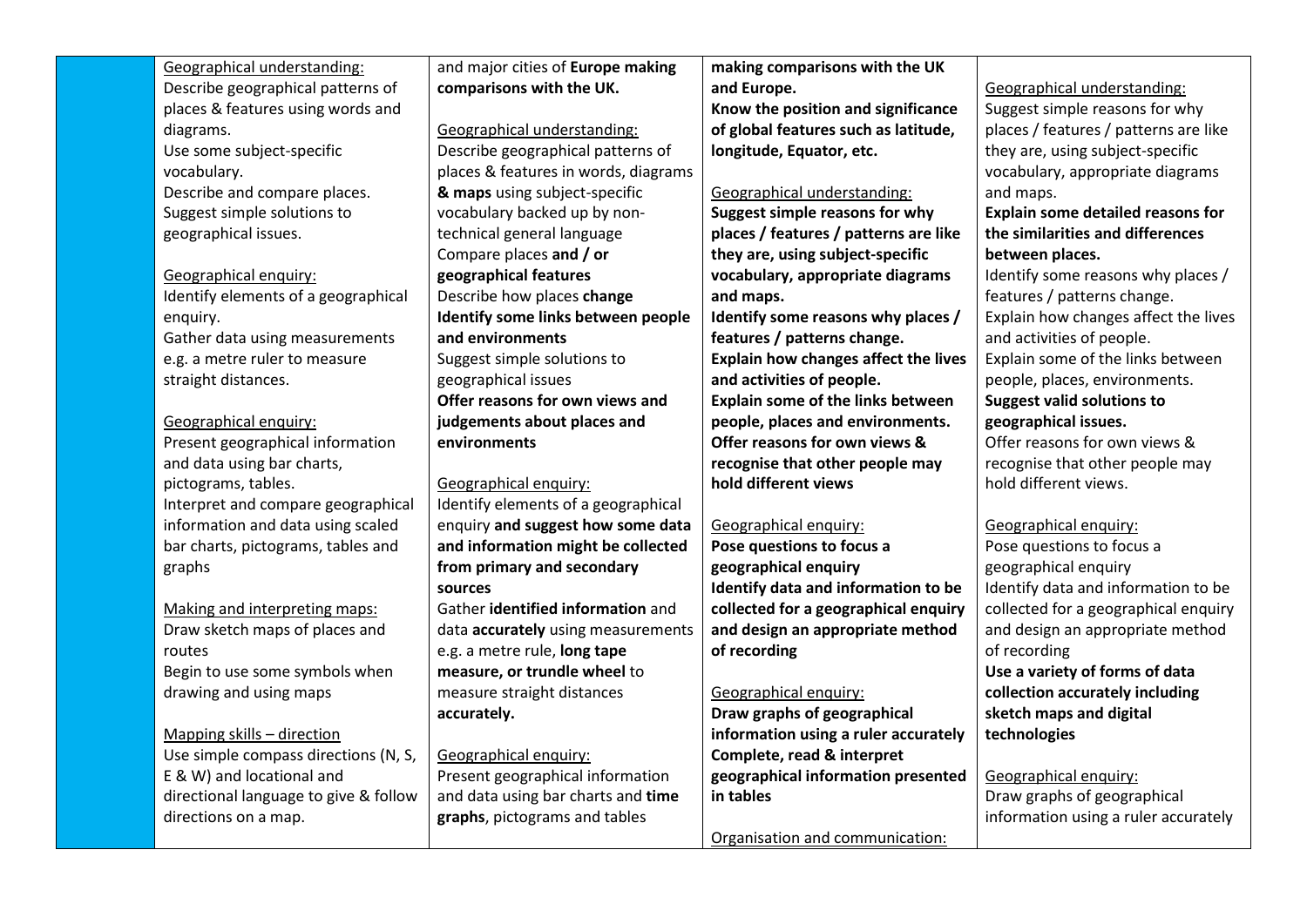| Location:                           | choosing the most appropriate          | <b>Produce structured informed</b>      | Complete, read & interpret           |
|-------------------------------------|----------------------------------------|-----------------------------------------|--------------------------------------|
|                                     | method.                                | responses that involve thoughtful       |                                      |
| Use the contents and index pages of |                                        |                                         | geographical information presented   |
| atlases                             | Interpret and compare geographical     | selection and organisation of           | in tables                            |
|                                     | information and data using scaled      | relevant geographical information       | Convert raw geographical data to     |
| Mapping skills - scale              | bar charts, pictograms, tables and     |                                         | percentages and use this for         |
| Use a scale bar to draw and measure | graphs                                 |                                         | comparative purposes                 |
| straight distances on a map.        |                                        | Making and interpreting maps:           | Interpret and construct pie charts   |
|                                     | <b>Organisation and communication:</b> | Use symbols and keys on maps            | (including calculating angles from   |
|                                     | Communicate knowledge clearly,         | including digital / computer and        | percentage data) and line graphs     |
|                                     | using paragraphs to organise ideas.    | <b>Ordnance Survey maps to identify</b> | and use these to solve problems      |
|                                     | Use and spell geographical terms       | features and describe places            | Know when it is appropriate to find  |
|                                     | accurately                             | Draw sketch maps of places and          | the mean as an average of            |
|                                     |                                        | routes that are acceptably accurate     | geographical data, calculate it and  |
|                                     | Making and interpreting maps:          | in terms of scale and direction and     | interpret it                         |
|                                     | Draw sketch maps of places and         | that use appropriate symbols            |                                      |
|                                     | routes that show some                  | Understand the significance of lines    | Organisation and communication:      |
|                                     | understanding of scale and             | of latitude, longitude and the          | Produce structured informed          |
|                                     | direction                              | <b>Northern and Southern</b>            | responses that involve thoughtful    |
|                                     | Begin to use some symbols when         | Hemispheres including time zones        | selection and organisation of        |
|                                     | drawing and using maps                 | and day and night                       | relevant geographical information,   |
|                                     |                                        |                                         | making appropriate use of            |
|                                     | Mapping skills - direction             | Mapping skills - direction              | geographical terms which are spelt   |
|                                     | Use simple compass directions (N, S,   | Use the eight points of a compass       | correctly, with ideas linked across  |
|                                     | E & W) and locational and              | (N, S, E, W, NW, SW, NE, NE) to give    | paragraphs                           |
|                                     | directional language to give & follow  | and follow directions on a map and      |                                      |
|                                     | directions on a map.                   | during fieldwork                        |                                      |
|                                     |                                        |                                         | Making and interpreting maps:        |
|                                     | Location:                              | Location:                               | Use symbols and keys on maps         |
|                                     | Use four grid references to specify    | Identify lines of latitude, longitude   | including digital / computer and     |
|                                     | position on maps of different scales   | and the Northern and Southern           | Ordnance Survey maps to identify     |
|                                     | including Ordnance Survey maps         | Hemispheres                             | features and describe places         |
|                                     | Use the contents and index pages of    | Use maps, atlases, globes and digital   | Draw sketch maps of places and       |
|                                     | atlases                                | / computer mapping to locate            | routes that are acceptably accurate  |
|                                     |                                        | named countries, cities,                | in terms of scale and direction and  |
|                                     | Mapping skills - scale                 | geographical regions and their          | that use appropriate symbols         |
|                                     | Use a scale bar to draw and measure    | identifying human and physical          | Understand the significance of lines |
|                                     | straight distances on a map            | characteristics, key topographical      | of latitude, longitude and the       |
|                                     |                                        | features and land-use patterns          | Northern and Southern Hemispheres    |